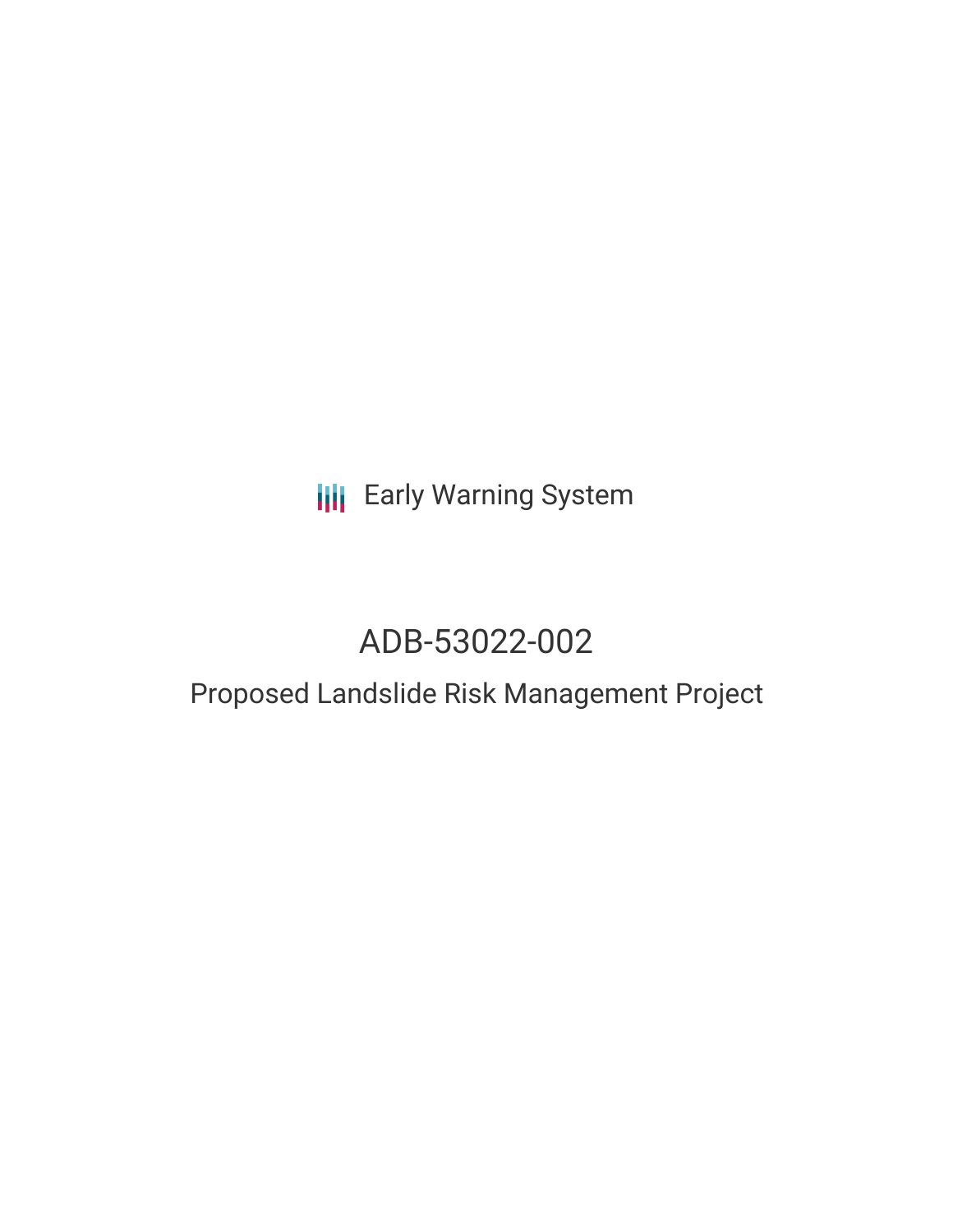

#### **Quick Facts**

| <b>Countries</b>               | Kyrgyzstan                   |
|--------------------------------|------------------------------|
| <b>Financial Institutions</b>  | Asian Development Bank (ADB) |
| <b>Status</b>                  | Proposed                     |
| <b>Bank Risk Rating</b>        | U                            |
| <b>Borrower</b>                | Kyrgyz Republic Government   |
| <b>Sectors</b>                 | Agriculture and Forestry     |
| <b>Investment Type(s)</b>      | <b>Advisory Services</b>     |
| <b>Investment Amount (USD)</b> | \$1.00 million               |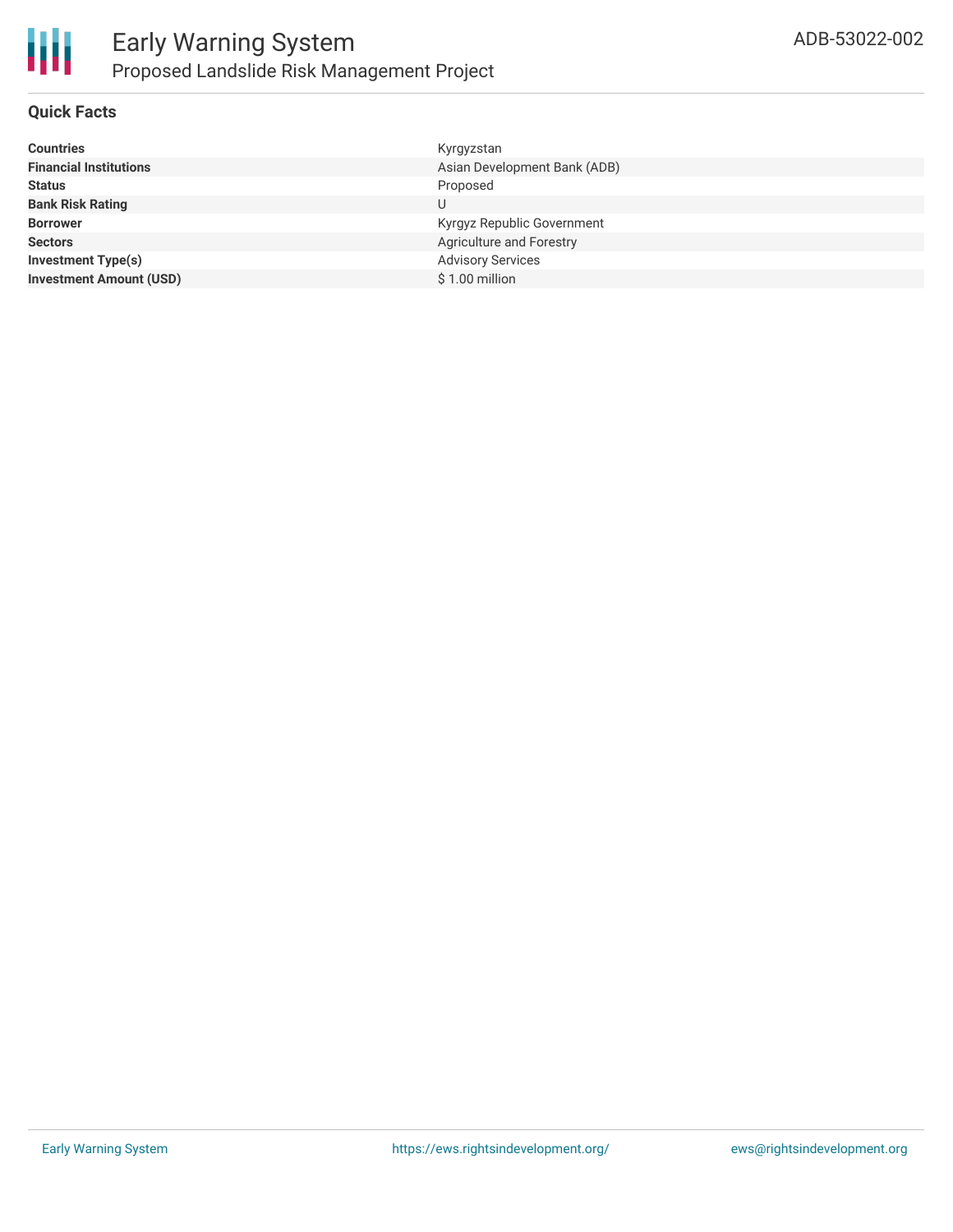

#### **Project Description**

According to ADB website, the project will reduce the risks of landslide events in Kyrgyz Republic. The project interventions are expected to be both structural (including civil works and equipment) and non-structural (including capacity building, planning, and training).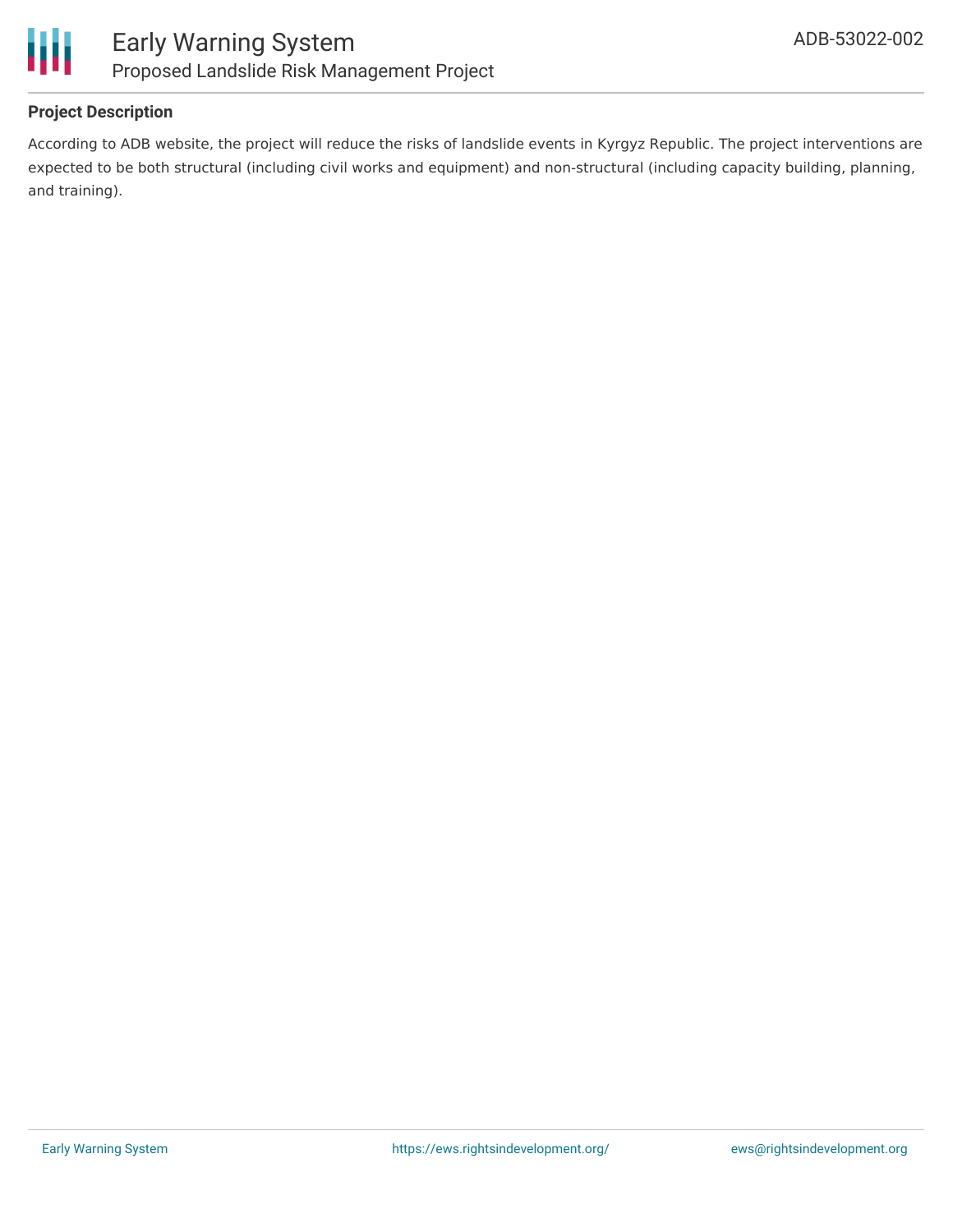

## Early Warning System Proposed Landslide Risk Management Project

#### **Investment Description**

Asian Development Bank (ADB)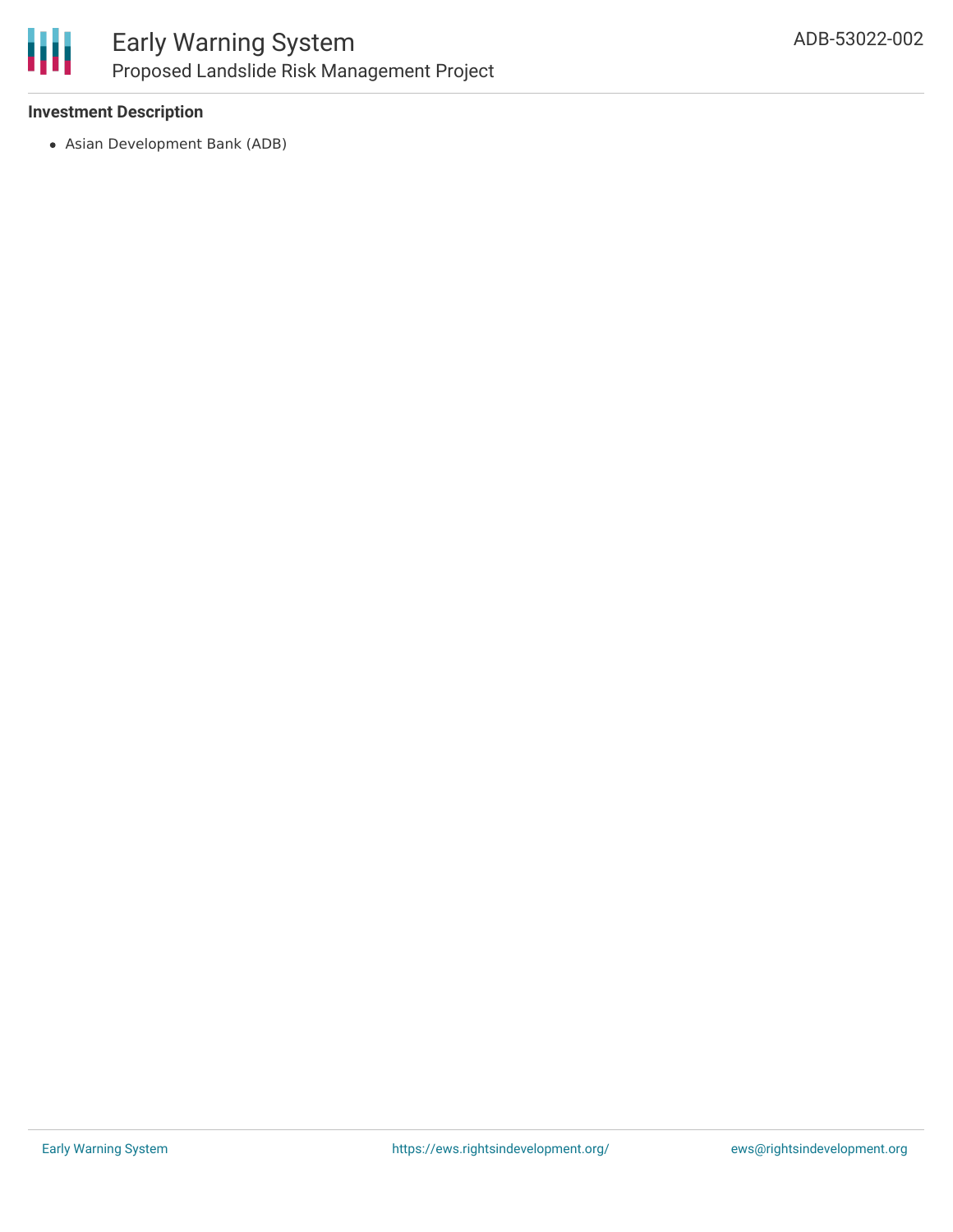

#### **Contact Information**

Executing Agency: Ministry of Emergency Situations Dishanbinskaya Street, 2/1 Bishkek 720055 Kyrgyz Republic

#### **ACCOUNTABILITY MECHANISM OF ADB**

The Accountability Mechanism is an independent complaint mechanism and fact-finding body for people who believe they are likely to be, or have been, adversely affected by an Asian Development Bank-financed project. If you submit a complaint to the Accountability Mechanism, they may investigate to assess whether the Asian Development Bank is following its own policies and procedures for preventing harm to people or the environment. You can learn more about the Accountability Mechanism and how to file a complaint at: http://www.adb.org/site/accountability-mechanism/main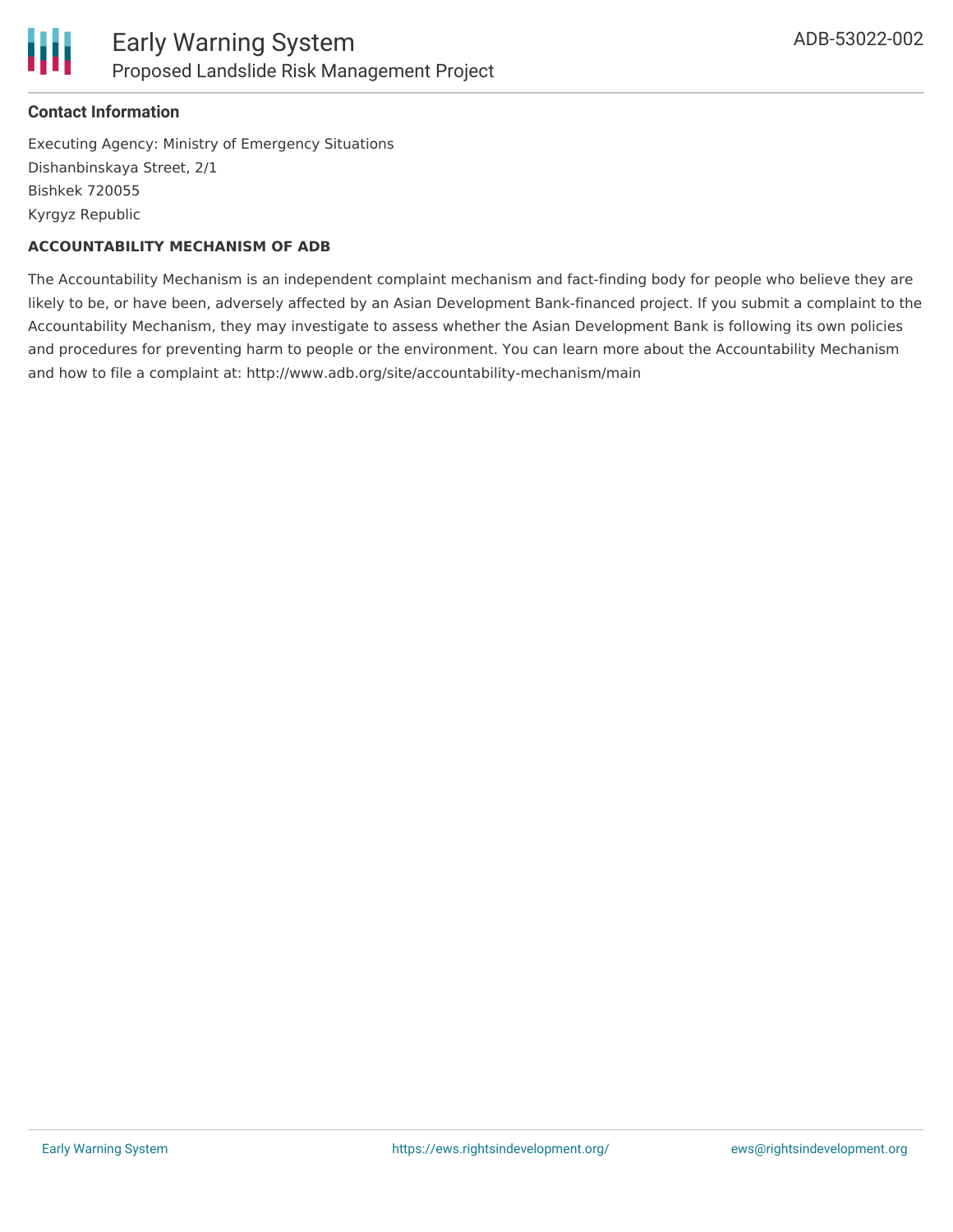

### Early Warning System Proposed Landslide Risk Management Project

#### **Bank Documents**

• Project [Disclosure](https://ewsdata.rightsindevelopment.org/files/documents/02/ADB-53022-002.pdf) PDF [\[Original](https://www.adb.org/printpdf/projects/53022-002/main) Source]